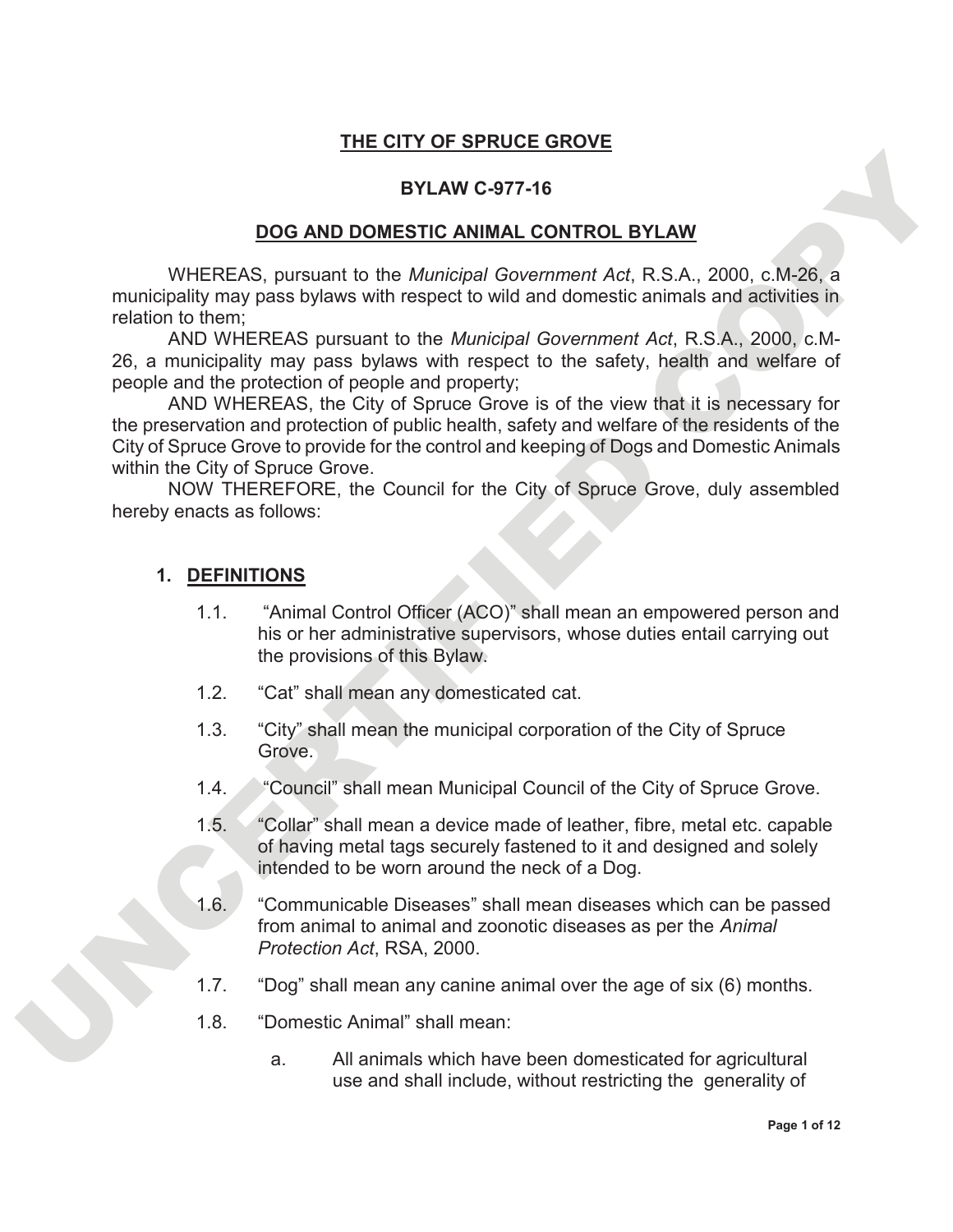the foregoing, pigs, horses, sheep, goats, chickens, geese, turkeys, ducks or cows.

- b. Includes those animals that have been domesticated and are kept as pets, and shall include but not be limited to pigeons, rabbits and pheasants but shall not include Cats.
- Universy, actuals are the three bases of the matter and the control of the particle by the specified of the matter and the matter of the comparison of the matter of the matter of the comparison of the matter of the compari 1.9. A "Kennel" shall be deemed to be in operation if more than three (3) Dogs are harboured at any one location, shelter, room, dwelling, or place. This definition does not include premises licensed by the City of Spruce Grove as veterinary clinics or Dog grooming establishments, nor does it include those premises designated as the Pound as defined in this bylaw.
	- 1.10. "Owner" shall mean a Person or group of Persons, corporation, partnership or association having legal title or ownership, temporary care, control or custody or permanent possession of a Dog or Domestic Animal, or who harbours or permits a Dog or Domestic Animal to remain on their premises.
	- 1.11. "Former Owner" shall mean a Person or group of Persons, partnership or association who, at the time of impoundment was the Owner of the Dog or Domestic Animal which was subsequently sold or euthanized.
	- 1.12. "Playground" shall mean that portion of a public park in the City of Spruce Grove that contains playground equipment such as sandboxes, slides, teeter totters, monkey bars and other equipment for the use and enjoyment of children.
	- 1.13. "Peace Officer" means a member of the Royal Canadian Mounted Police, a Peace Officer appointed under the Peace Officer Act, or a City Bylaw Officer.
	- 1.14. "Person" shall mean any individual, corporation, firm, partnership, association, society, or registered company.
	- 1.15. "Pound" shall mean a place designated by Council for the impounding and keeping of Dogs and domestic animals found Running at Large within the municipal limits of the City of Spruce Grove.
	- 1.16. "Pound Van" shall mean any vehicle used for the transportation of Dogs or domestic animals which is in the control of an Animal Control Officer with the intention of impounding said Dogs or domestic animals.
	- 1.17. "Running at Large" shall mean any Dog or Domestic Animal that is off the property of the Owner or harbourer and is not on a leash or lead and under the control of a responsible or competent Person capable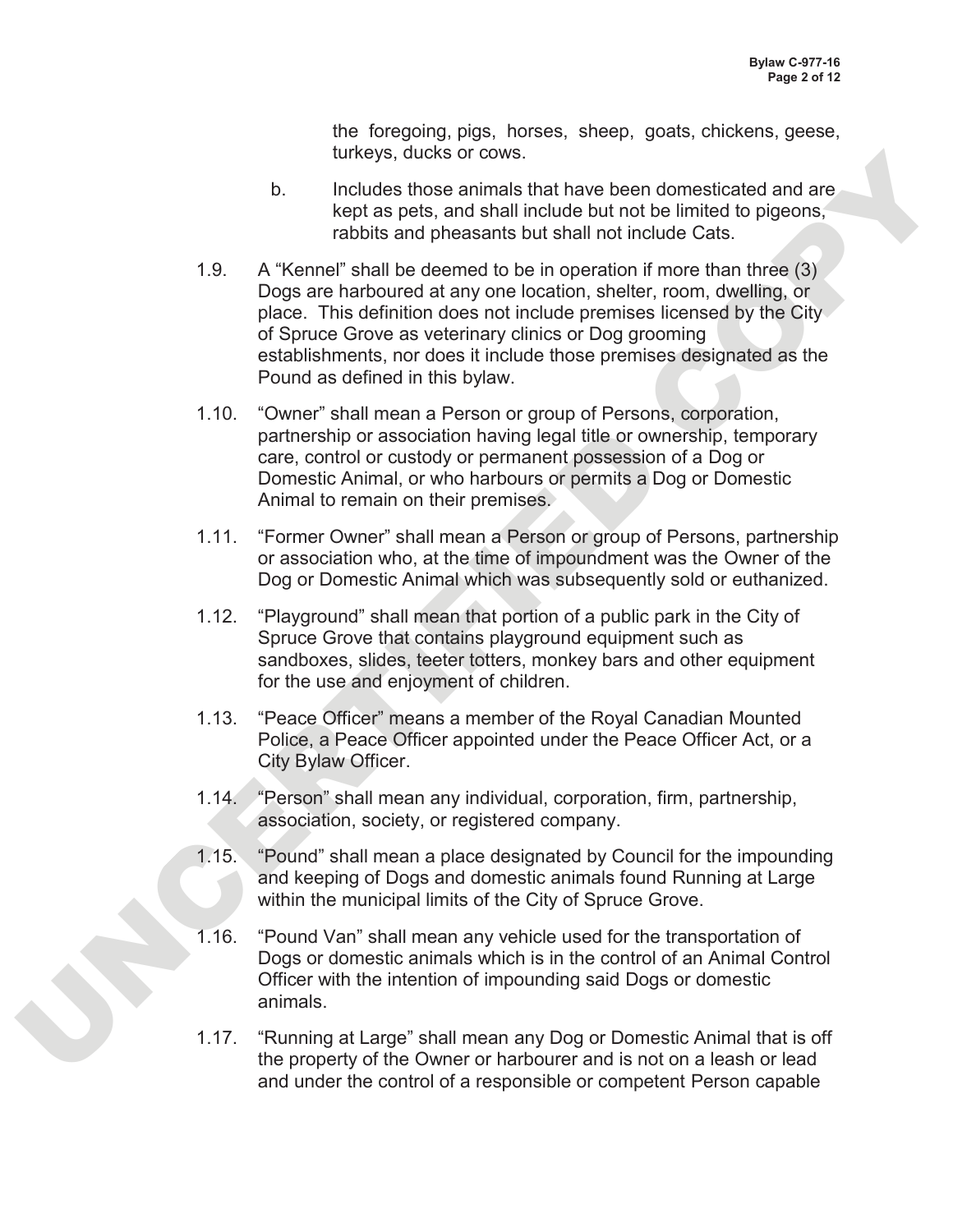of controlling the animal. The leash or lead shall not be greater than three (3) metres in length.

- 1.18. "SPCA" shall mean The Society for the Prevention of Cruelty to Animals.
- 1.19. "Residential District" shall mean an area designated as a Residential District in City of Spruce Grove Bylaw C-824-12, Land Use Bylaw as amended from time to time.
- 1.20. "Tag" shall mean a disc or other shape of metal or plastic which is securely affixed to a Dog's collar or other restraining device, and which contains, at a minimum an operational phone number of the Owner or a phone number at which the Owner can be contacted.
- 1.21. "Tranquilizer Gun" shall mean a pistol, rifle, or Kap-Chur™ or similar device capable of propelling a dart containing a tranquilizer drug approved by a qualified veterinary surgeon. The device may be used for immobilizing an animal in order to facilitate capture by a Peace Officer.
- 1.22. "Vicious Dog" shall mean a Dog which:
	- a. shows a propensity, disposition or potential to attack or injure humans or other animals without provocation; or
	- b. attacks, bites, or injures any human or other animal without provocation; or
	- c. represents a continuing threat of serious harm to humans or other animals; or
	- d. is deemed to be dangerous by a Justice under the provisions of the *Dangerous Dogs Act*, RSA, 2000, c. D-3.

# **2. DOG IDENTIFICATION PROVISIONS**

- three (3) metrics in length.<br>
1.18. "SPCA" shall mean The Society for the Prevention of Cruelty to<br>
Animals.<br>
1.19. "Residential District" shall mean an area designated as a Residential<br>
1.19. "Second for the total control 2.1. All Owners must ensure that Dogs over the age of six (6) months which they own have a Tag containing a legible and operational phone number of the Owner or where the Owner can be contacted. The Tag shall be securely attached to a collar, choke chain or harness which must be worn at all times by the Dog when the Dog is off the property of the Owner.
	- 2.2. The Dog shall not be considered to be properly identified if the Dog is not wearing a Collar with a Tag when the Dog is off the property of the Owner and the Owner shall be subject to a fine for failing to properly identify the Dog as per the attached schedule.

### **3. RESTRICTIONS AND RESPONSIBILITIES**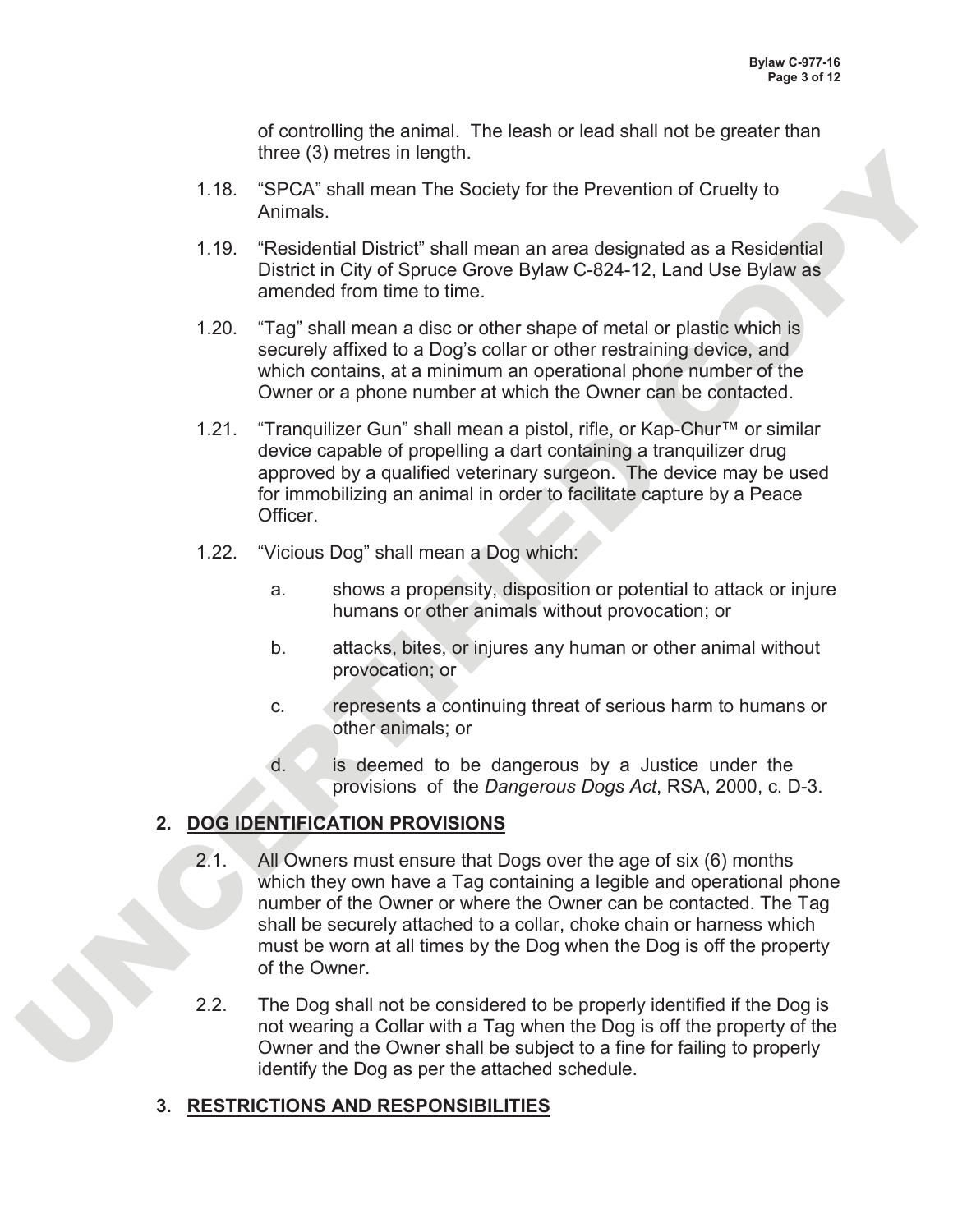- 3.1. No Person shall keep, harbour or possess a Domestic Animal within the limits of the City except in accordance with the provisions of Bylaw C-824-12, Land Use Bylaw as amended or as otherwise provided for in this bylaw.
- the mitroid of the Chylecope) an accordance with the provisions of bylan<br>
the mitroid of the Chylecon or rabbits is permitted in numbers less than<br>
The Keeping of pigeons or rabbits is permitted in numbers less than<br>
The K 3.2. The keeping of pigeons or rabbits is permitted in numbers less than five (5) on residential property, subject to the pigeons or rabbits, if they are kept out of doors, being kept in pens. The pens may not be closer than one and one half  $(1\frac{1}{2})$  metres from the nearest property boundary and if complaints arise from the keeping of said pigeons or rabbits or damage to another Person's property by said pigeons or rabbits as proven, Council may direct the Person owning the said pigeons or rabbits to restrain, dispose of or destroy the same.
	- 3.3. It shall be the responsibility of all Owners of Dogs or domestic animals to ensure that:
		- a. the Dog or Domestic Animal is not permitted to run at large;
		- b. the Dog or Domestic Animal is not permitted to bark, howl or bay excessively in such a manner as to disturb the quiet of any Person(s);
		- c. during any period in which a bitch or female member of a species of Domestic Animal is in heat, the Owner of such animal shall keep the bitch or female in heat housed or confined within a house, shed or other fully enclosed structure during the entire period it is in heat;
		- d. no Dog or Domestic Animal is permitted to enter or remain in any swimming, bathing, or wading pool or pond areas provided for the use of the public;
		- e. no Dog or Domestic Animal that is suffering from a Communicable Disease is permitted to come in contact with other animals or humans. The Owner of said distressed Dog or Domestic Animal shall ensure the animal is kept confined;
		-
		- f. no Dog or Domestic Animal is permitted to be a public nuisance by:
			- (i) biting, attempting to bite or chasing people or other animals,
			- (ii) biting, threatening or chasing livestock, or
			- (iii) causing any harm or damage to any other animal;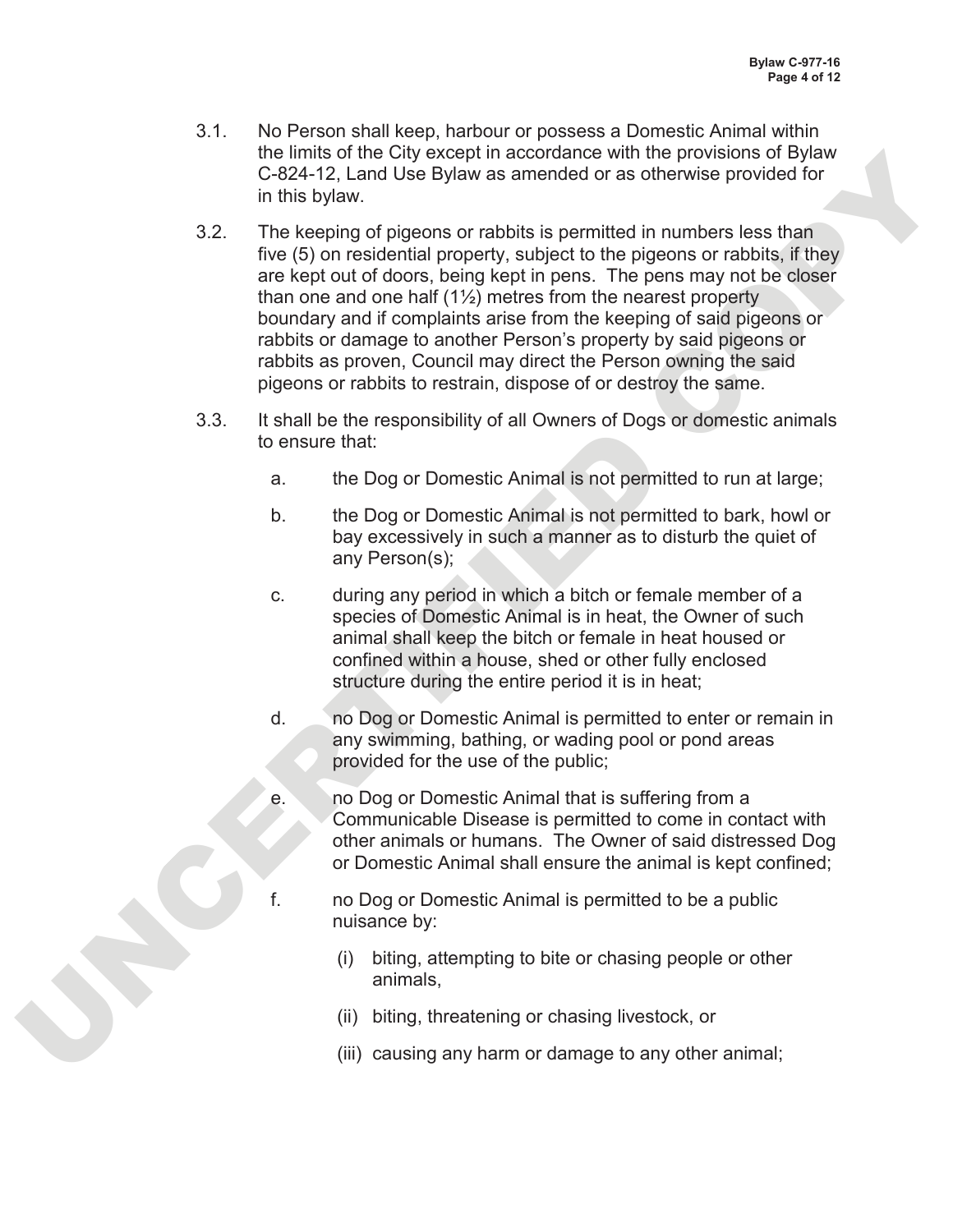public transformation of the metallic state specified to the the public transformation of the control of the Peace. A Magistratic or Justice of the Peace in Magistratic or Justice of the Peace in Magistratic or Justice of The Owner of any Dog or Domestic Animal deemed to be a public nuisance may be fined as specified in Schedule B to this bylaw and ordered by a Magistrate or Justice of the Peace to muzzle or confine said animal for such period of time as is determined by said Magistrate or Justice of the Peace. A Magistrate or Justice of the Peace may also order said animal to be euthanized as per the *Dangerous Dogs Act*;

- g. no Dog or Domestic Animal is permitted to cause damage to public or private property or other animals;
- h. no Dog or Domestic Animal is permitted on any Playground areas;
- i. no Dog or Domestic Animal is permitted on any school grounds, parks or open spaces unless it is on a leash not exceeding three (3) metres in length or as otherwise designated by the City; and
- j. no Dog or Domestic Animal is allowed to defecate on any public or private property other than the property of the Owner. If a Dog or Domestic Animal defecates on any public or private property, the Owner shall cause the feces to be removed immediately.
- 3.4. A resident of Spruce Grove may make an application to Enforcement services to rent a live cat trap to catch any Cats located on their property.
	- a. Cat traps will only be provided to residents from April  $1<sup>st</sup>$  to September 30<sup>th</sup>.
	- b. Upon catching a Cat the resident will return the Cat to its rightful Owner or deliver it forthwith to the Parkland County Shelter.
- 3.5. No Vicious Dog is permitted or allowed to be on any public or private property other than the property of the Owner unless the Vicious Dog is:
	- a. muzzled;
	- b. on a leash adequate to restrain the Dog, said leash shall not be longer than two (2) metres; and
	- c. under the effective control of the Owner or someone over the age of sixteen (16) years of age acting on behalf of and with the authority of the Owner.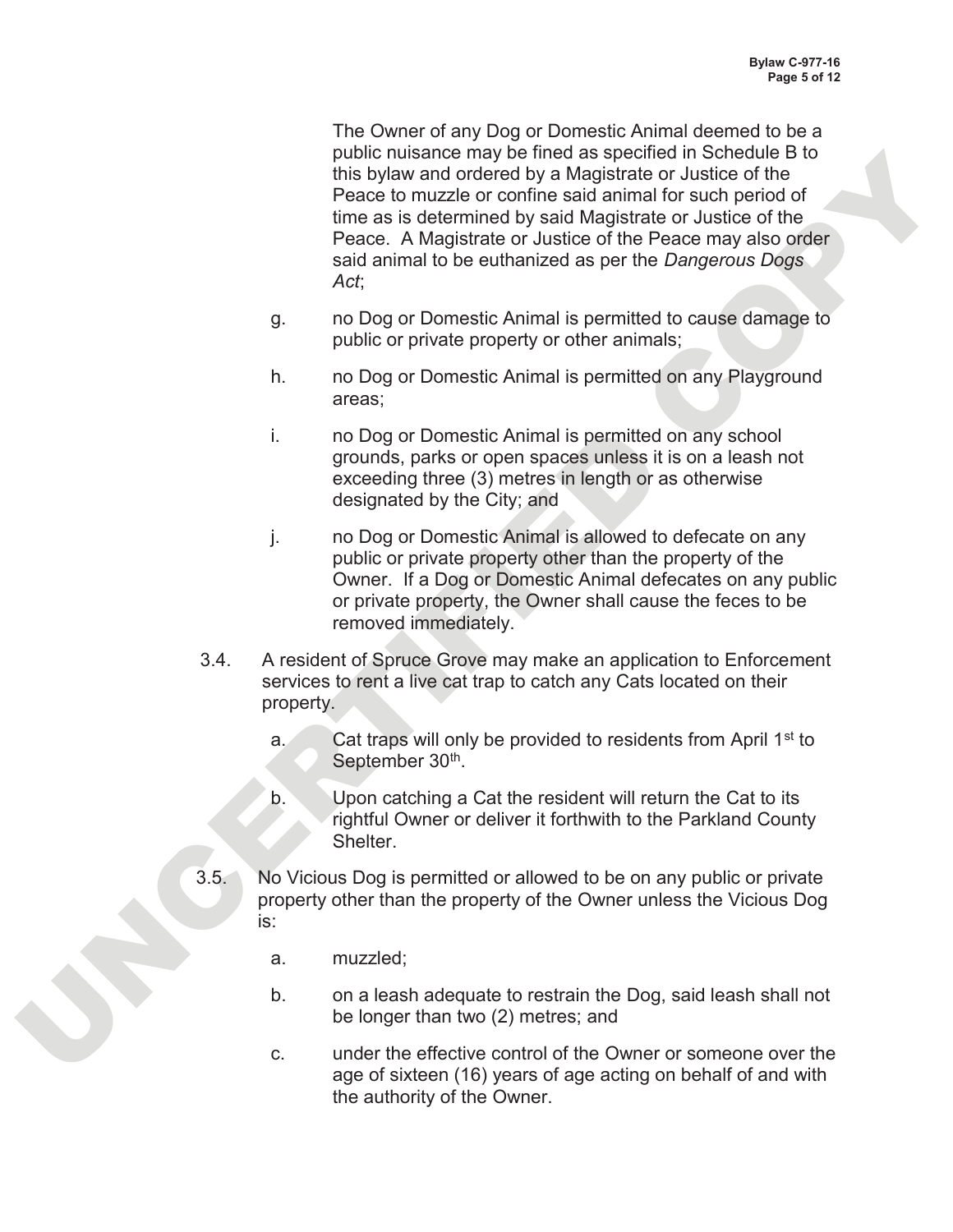- 3.6. Paragraphs 3.4 (a) and (b) shall not apply to a Vicious Dog which is confined within a secure and locked pen, or to a Vicious Dog which is in a building or enclosure and in attendance at a bone fide Dog show.
- contracts with a secure and locket pen, or to a Viccola USQ which a secure that the control of the Sovern Victola Dog which is on pricing precise to contract of the Sovern SM and the secure and locked pen capable of preven 3.7. At all times, every Vicious Dog which is on private property owned or under control of its Owner shall either be confined indoors or under the effective control of a Person over the age of sixteen (16) years or confined in a secure and locked pen capable of preventing the entry of young children. Such a pen shall have secure sides and a secure top and if it has no bottom secured to the sides, the sides shall be embedded in the ground to a minimum depth of thirty (30) centimetres, and the pen shall be so constructed of a minimum of nine (9) gauge link fence.
	- 3.8. The Owner of a Vicious Dog shall take all necessary steps to ensure that such a Dog does not bite, chase or attack any Person or other animal, whether or not the Person or other animal is on the property of the Owner or not.
	- 3.9. If an Animal Control Officer or a Peace Officer determines that a Dog is a Vicious Dog either through personal observation or after an investigation initiated by a complaint, the Animal Control Officer or Peace Officer may in writing:
		- a. inform the Owner that the Owners Dog has been determined to be a Vicious Dog;
		- b. require the Owner to keep such Dog in accordance with the provisions of this bylaw respecting Vicious Dogs; and
		- c. inform the Owner that, if the Vicious Dog is not kept in accordance with the provisions of this bylaw with respect to Vicious Dogs, the Owner will be fined or subject to enforcement action.
	- 3.10. In addition to the remedies and penalties set forth in this bylaw, if the Animal Control Officer determines that a Vicious Dog is not being kept in accordance with this bylaw, the City may bring an application pursuant to the *Municipal Government Act*, RSA, c. M-26.1 Section 7 for an order directing that such Dog be controlled in accordance with this bylaw or be removed from the City.
	- 3.11. Where a Dog is determined to be a Vicious Dog pursuant to the provisions of this bylaw, the Owner, possessor or harbourer of such Dog shall:
		- a. post signs on their premises alerting the public to said fact that a Vicious Dog is located on the said premises; and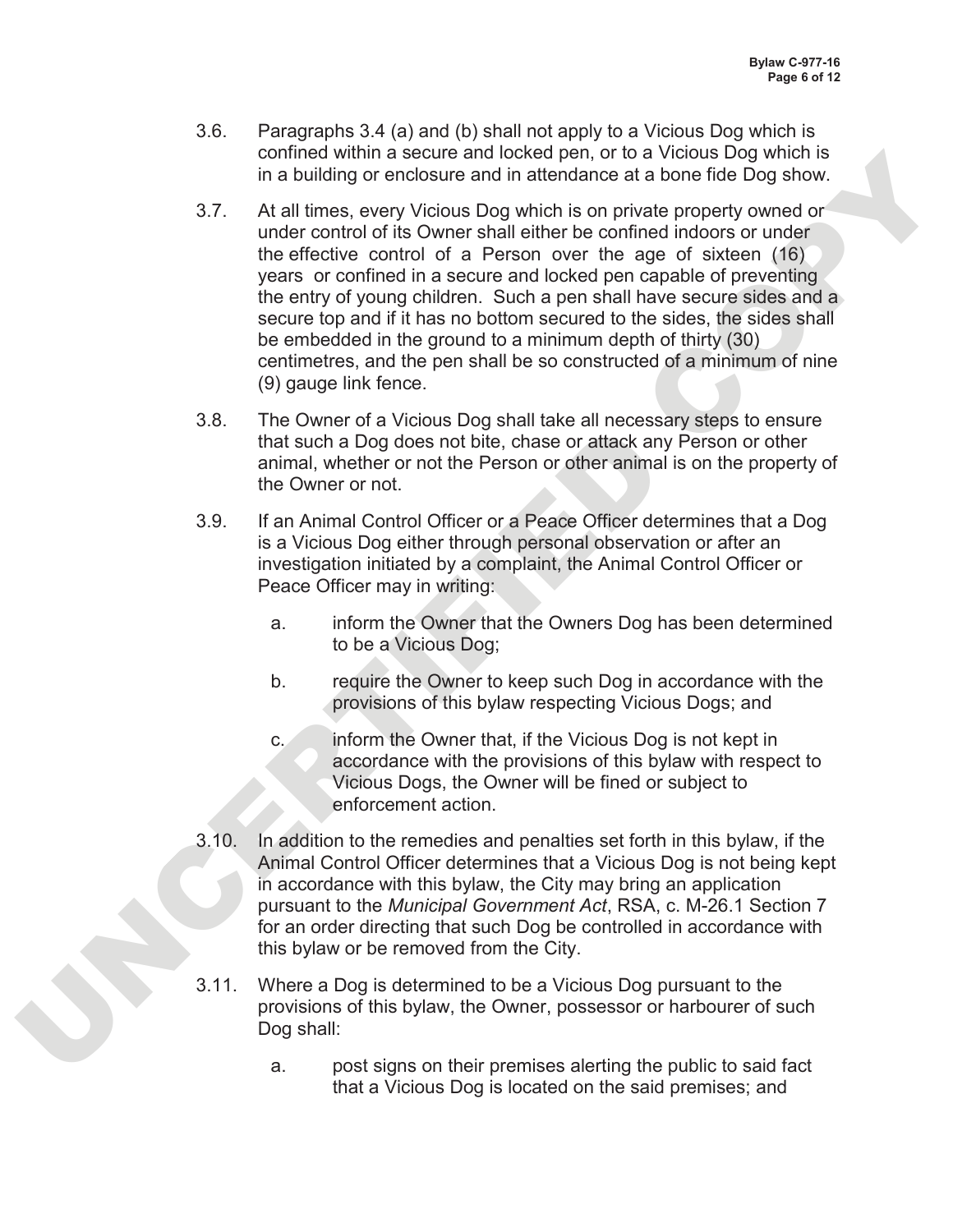- b. not breed or sell such Dog within the City; and
- c. immediately notify an Animal Control Officer or a Peace Officer should the Dog be at large.
- 3.12. No Person shall allow a Dog to be outside of the passenger cab of a motor vehicle on a roadway, regardless of whether the motor vehicle is moving or Parked.
	- a. Notwithstanding subsection 3.12, a Person may allow a Dog to be outside the passenger cab of a motor vehicle, including riding in the back of a pick up truck or flat bed truck if the Animal is:
		- (i) in a fully enclosed trailer;
		- (ii) in a topper enclosing the bed area of a truck;
		- (iii) contained in a ventilated Kennel or similar device securely fastened to the bed of the truck; or
		- (iv) securely tethered in such a manner that it is not standing on bare metal, cannot jump or be thrown from the vehicle, is not in danger of strangulation, and cannot reach beyond the outside edges of the vehicle.
- c.<br>
Immediately notify an Animal Control Officer or a Peace<br>
Officer should the Dog be et altres.<br>
3.12. No Person shall allow a Dog to be outside of the passenger cab of a<br>
motor which en an ideality regardless of whethe b. For the purpose of this Section, "roadway" means any street or highway, whether publicly or privately owned, any part of which the public is ordinarily entitled or permitted to use for the passage or Parking of vehicles.
	- c. The owner of a vehicle involved in an offence referred to in this Section is guilty of the offence, unless that vehicle owner satisfies the Court that the vehicle was:
		- (i) not being driven or was not Parked by the owner; and
		- (ii) that the Person driving or Parking the vehicle at the time of the offence did so without the vehicle owner's express or implied consent.
	- 3.13. No Person shall:
		- a. hinder, impede, delay, or obstruct any person or persons employed by the City engaged in taking to the Pound any Dog or Domestic Animal liable to be impounded under the provisions of this bylaw;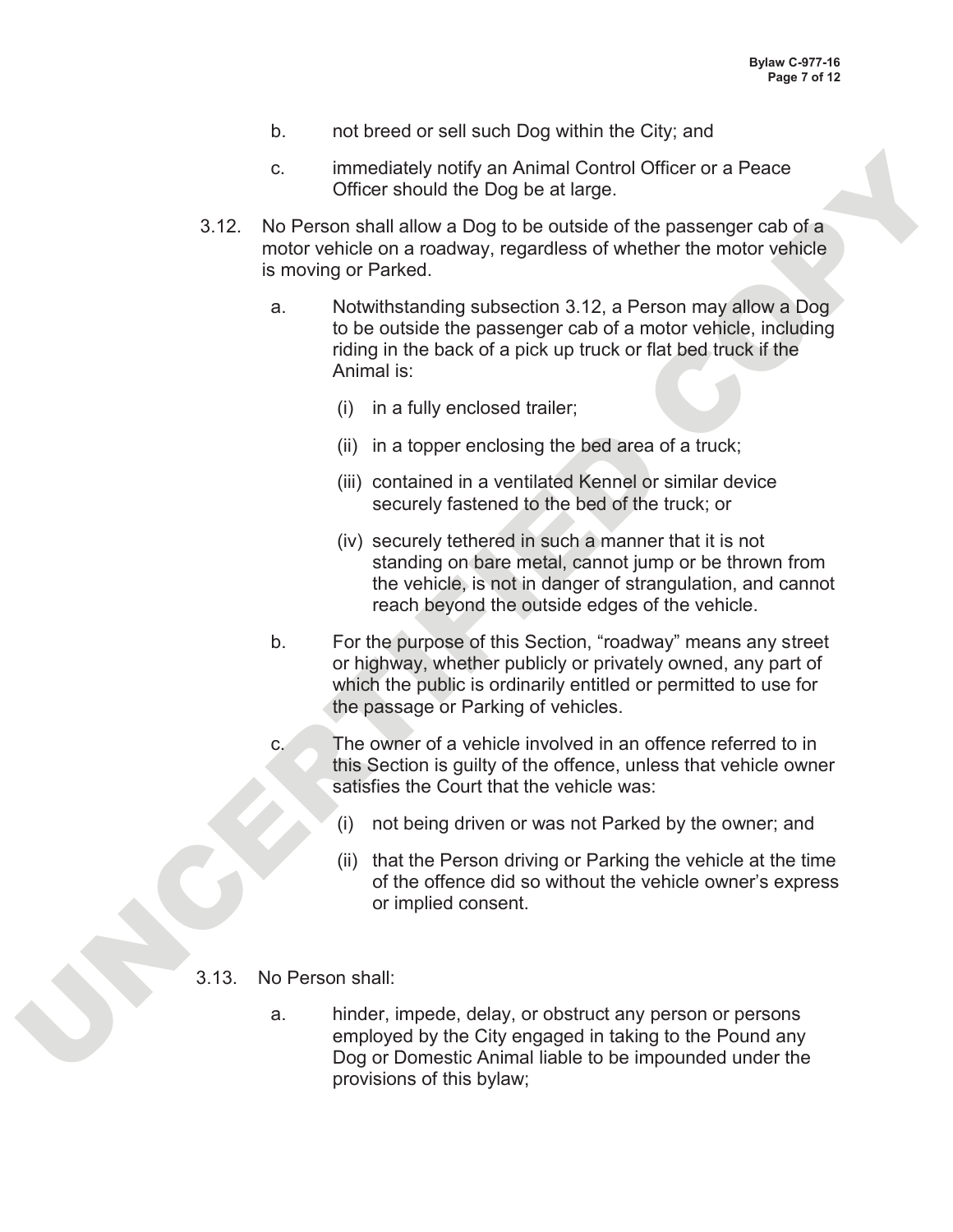- b. remove or attempt to remove any Dog or Domestic Animal from the possession of an Animal Control Officer, Pound keeper, or any other person(s) authorized to enforce any provisions of this bylaw;
- c. unlock, unlatch, open or tamper with any vehicle in which animals have been placed for impoundment, allowing said animals to escape;
- d. induce or persuade any Dog or Domestic Animal to enter a house or other place where it may be immune from capture by the Animal Control Officer or other authorized person(s), or otherwise assist any Dog or Domestic Animal to escape capture;
- e. negligently or willfully open any gate, door or other opening in a fence or enclosure in which a Dog or other Domestic Animal has been confined; or otherwise obstruct any Dog or domestic animals confinement, thereby allowing said Dog or other Domestic Animal to run at large within the City.
- f. tease, torment, or annoy any Dog or Domestic Animal;
- from the possessor of an Animal Control Clincer, Pound<br>
Keeper, or any other person(s) authorized to enforce any<br>
provisions of this bylew.<br>
c unlock, unlatch, open or tamper with any whiche in which<br>
animals have been pl g. operate a Kennel in any Residential District of the City. Anyone operating a Kennel shall be required to obtain a development permit in accordance with Bylaw C-824-12, Land Use Bylaw, and maintain a valid business license in accordance with Bylaw C-855-13, Business License Bylaw. Such permits will not be granted for the operation of a Kennel within a residential area; or
	- h. Ignore or further neglect any Dog or other Domestic Animal found to be in distress as defined by the *Animal Protection Act*, RSA, 2000. Any Dog or Domestic Animal found to be in distress shall be reported to the Animal Control Officer who shall take such action as is required under the *Animal Protection Act*.

# **4. RIGHT OF ENTRY**

- 4.1. The City agrees to patrol and enforce the provisions of this bylaw on private property including but not limited to such areas as condominium sites, mobile home parks or malls subject to the following conditions:
	- a. the signing authority for the property (owner or executive authority for the property) requests animal control in writing. The request shall be forwarded to the General Manager of Community and Protective Services;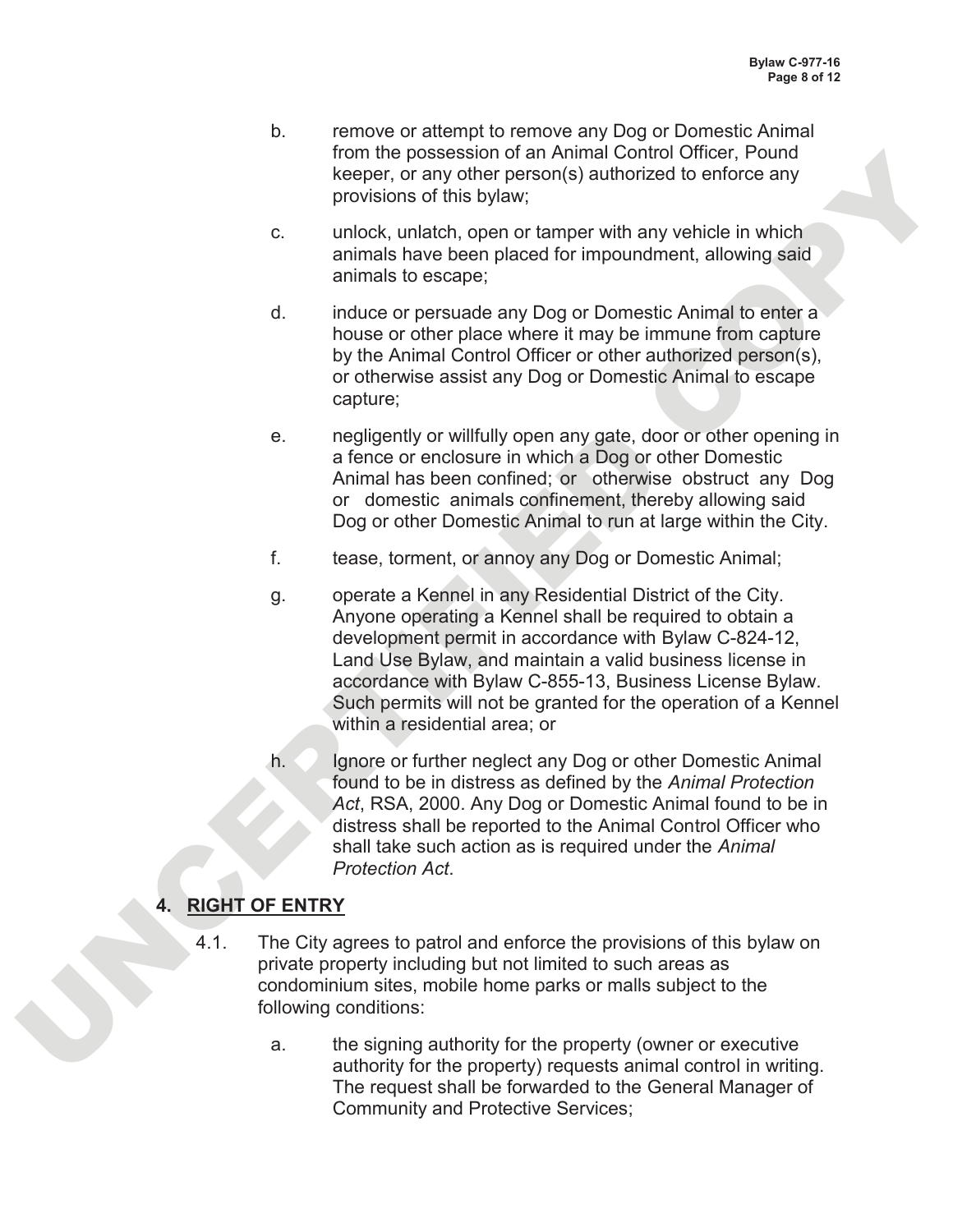- b. the signing authority for the property shall have issued to the City a release from liability, saving the City harmless from any and all legal actions which may arise as a result of enforcing animal control on the property; and
- c. a site plan of the property in question is provided to the General Manager of Community and Protective Services.

### **5. IMPOUNDMENT**

- 5.1. It shall be the responsibility of Council to establish, make provisions for, or enter into agreements for the establishment of a Pound for impounding and keeping Dogs and other Domestic Animals captured, as Council and the SPCA shall approve of. Council is authorized and empowered to make any and all such rules and regulations not inconsistent with this bylaw and the rules and regulations of the SPCA, as both Council and the SPCA shall consider necessary for the conduct and regulations of such Pounds; and Council shall appoint a Pound keeper to carry out the provisions of this bylaw.
- City are least from the light, saving the City and the City and the City and the City and all logial addons which may arese as a result of<br>car any and all logial addons which may arese as a result of<br>car at the property in 5.2. It shall be the duty of the Animal Control Officer and such person(s) as shall be authorized by Council to capture all Dogs or Domestic Animals found Running at Large within the limits of the City contrary to the provisions of this bylaw or found upon any street or in any public place in the City, and to impound same in said Pound. The said Dog or Domestic Animal impounded shall be kept there confined, subject to the Owners or possessor's right to redeem same within seventy two (72) hours from the time of their capture excluding Sundays and Statutory Holidays. Said Dogs or Domestic Animals shall not be released from said Pound unless an Owner or possessor can present to the satisfaction of the Pound keeper that he has paid all Pound fees, and has obtained the necessary clearance from the Animal Control Officer or the General Manager of Community and Protective Services.
	- 5.3. The Animal Control Officer or any person(s) duly qualified to handle a Tranquilizer Gun is hereby authorized, when all normal attempts to capture a Dog or Domestic Animal have failed, to use a Tranquilizer Gun to effect the capture of said Dog or Domestic Animal.
	- 5.4. Each Dog or Domestic Animal impounded under the provisions of this bylaw shall be subject to impounding fees as set down by the Pound keeper. The above mentioned fees shall apply for each and every day of confinement (with the exception of Sundays and Statutory Holidays), to a maximum of seventy two (72) hours.
	- 5.5. If said Dog or Domestic Animal that is impounded is not redeemed within seventy two (72) hours as aforementioned, said Dog or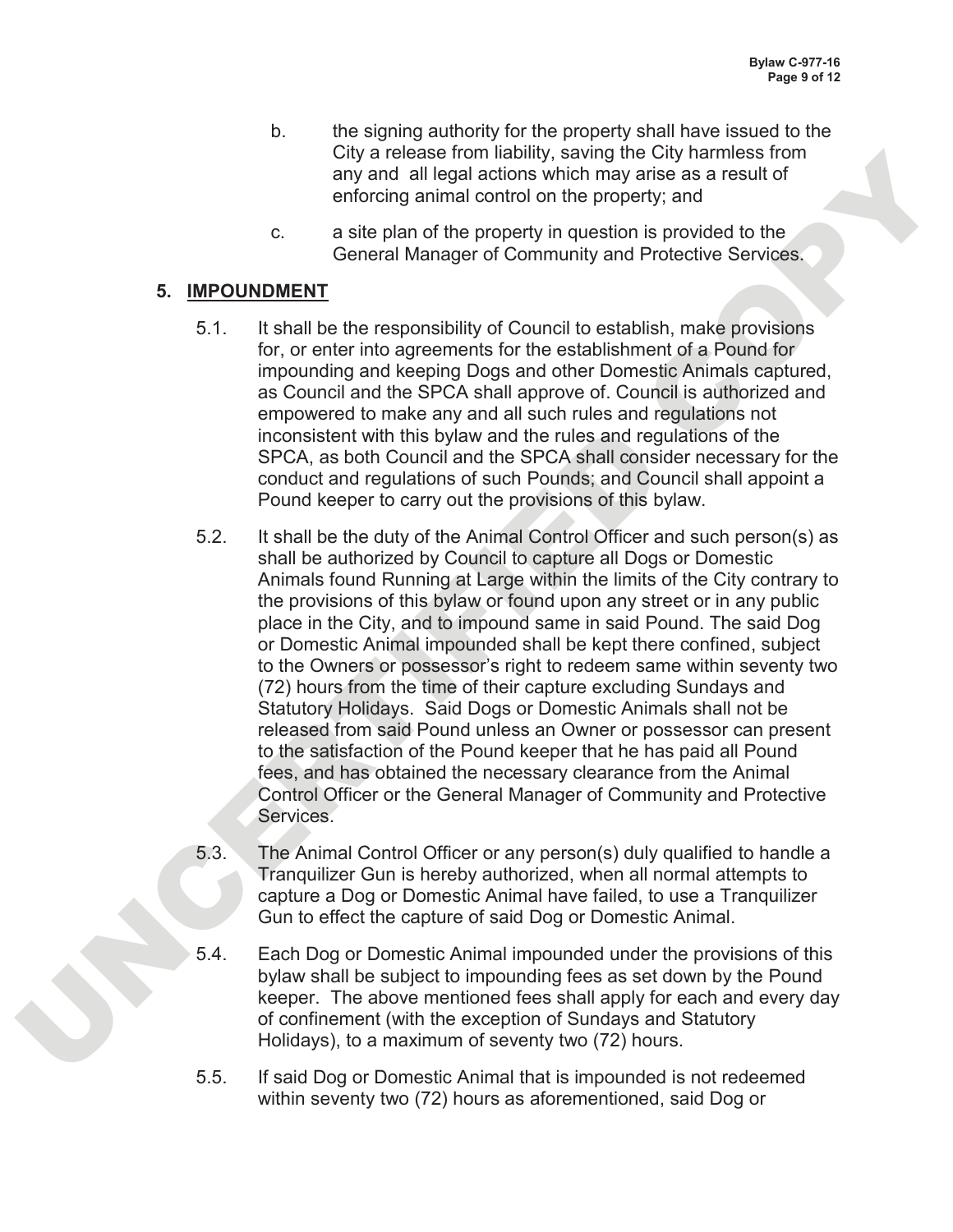Domestic Animal shall be euthanized or otherwise disposed of by sale. The purchaser of the impounded animal from the Pound pursuant to the provisions of this bylaw shall obtain full right and title to it and the right and title of the Former Owner shall be forfeit.

- 5.6. It shall be the duty of the Animal Control officer to the best of their ability, to ascertain the name of the Owner of any impounded animal and advise them of the impoundment of their animal.
- sele. The purchaster of the miponumoles animal from the Point<br>
busines and the provisions of this by day and obtain full right and the<br>
Unit and the right and the driver form comes shall be the fit.<br>
5.6. It shall be the d 5.7. It shall be the duty of any Owner, possessor, or harbourer of any suspected rabid or otherwise communicably ill Dog or Domestic Animal to obtain a certificate of illness from a veterinary surgeon; and said Owner, possessor, or harbourer shall take such steps and precautions as are required by said veterinary surgeon and as are required by this bylaw.
	- 5.8. It shall be the duty of the Animal Control Officer to report any apparent illness or Communicable Disease, injury, unhealthy condition or otherwise distressful signs of any Dog or Domestic Animal impounded to a veterinary surgeon or the SPCA, and act upon the recommendation of said veterinary surgeon or the SPCA.
	- 5.9. The Owner or Former Owner, if known, shall be held responsible for all charges resulting from any veterinary examination and action to said Owners or Former Owner's Dog or Domestic Animal.
	- 5.10. It shall be the duty of the Animal Control Officer to retain or order the retention of any Dog or Domestic Animal for a longer period of impoundment, if in their opinion the circumstances warrant extending the impoundment.

### **6. CONVICTIONS AND PENALTIES**

- 6.1. A Person is a party to and guilty of an offence who:
	- a. actually commits the offence; or
	- b. does or omits an act for the purpose of aiding a Person in the commission of an offence; or
	- c. abets a Person in the commission of an offence; or
	- d. counsels or procures a Person to commit an offence.
- 6.2. Any Person who contravenes any provision of this bylaw is guilty of an offence.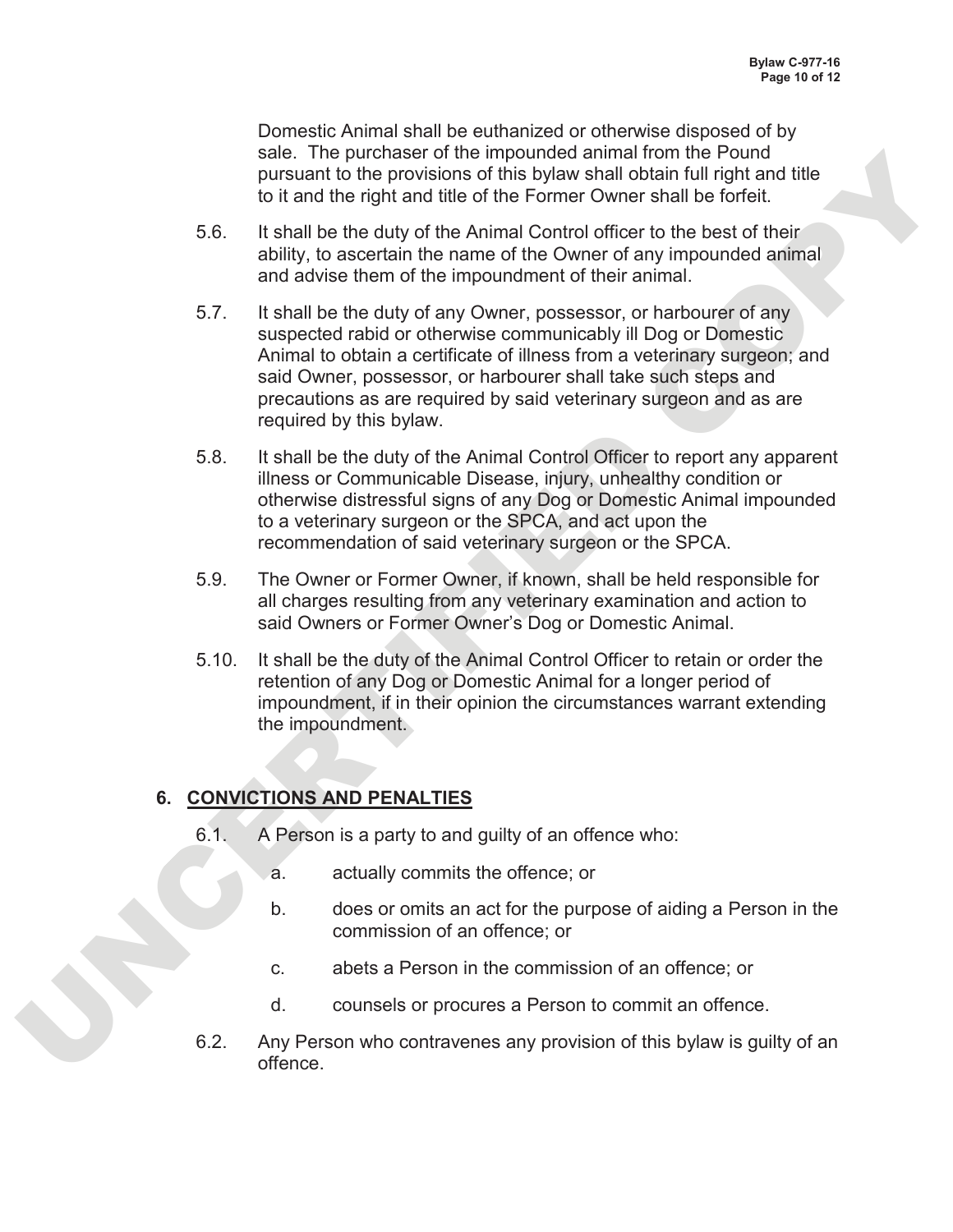- 6.3. Except as otherwise provided in this bylaw, a Person who is guilty of an offence under this bylaw for which a penalty is not otherwise provided is liable on summary conviction to a fine as set out in Schedule B attached hereto.
- an oriented under this bylaw tor which a penalty is not differences<br>conded is latable on summary conviction to a fine as set out in<br>S4. A notice, form, or infraction ticket may be issued by the Animal Control<br>office, in EC 6.4. A notice, form, or infraction ticket may be issued by the Animal Control Officer, RCMP Officer, or Peace Officer, to any Person(s) charged with a breach of any provision of this bylaw.

# **7. EFFECTIVE DATE**

7.1 This bylaw shall come into force and effect when it receives third reading and is duly signed.

## **8. REPEAL OF BYLAW C-907-15**

8.1. Bylaw C-907-15 is hereby repealed.

First Reading Carried 28 November 2016

Second Reading Carried 28 November 2016

Third Reading Carried 12 December 2016

Date Signed 15 December 2016

Mayor

 $\mathcal{L}=\mathcal{L}=\mathcal{L}=\mathcal{L}=\mathcal{L}=\mathcal{L}=\mathcal{L}=\mathcal{L}=\mathcal{L}=\mathcal{L}=\mathcal{L}=\mathcal{L}=\mathcal{L}=\mathcal{L}=\mathcal{L}=\mathcal{L}=\mathcal{L}=\mathcal{L}=\mathcal{L}=\mathcal{L}=\mathcal{L}=\mathcal{L}=\mathcal{L}=\mathcal{L}=\mathcal{L}=\mathcal{L}=\mathcal{L}=\mathcal{L}=\mathcal{L}=\mathcal{L}=\mathcal{L}=\mathcal{L}=\mathcal{L}=\mathcal{L}=\mathcal{L}=\mathcal{L}=\mathcal{$ 

 $\blacktriangle$  , which is a set of the set of the set of the set of the set of the set of the set of the set of the set of the set of the set of the set of the set of the set of the set of the set of the set of the set of the set

**City Clerk**